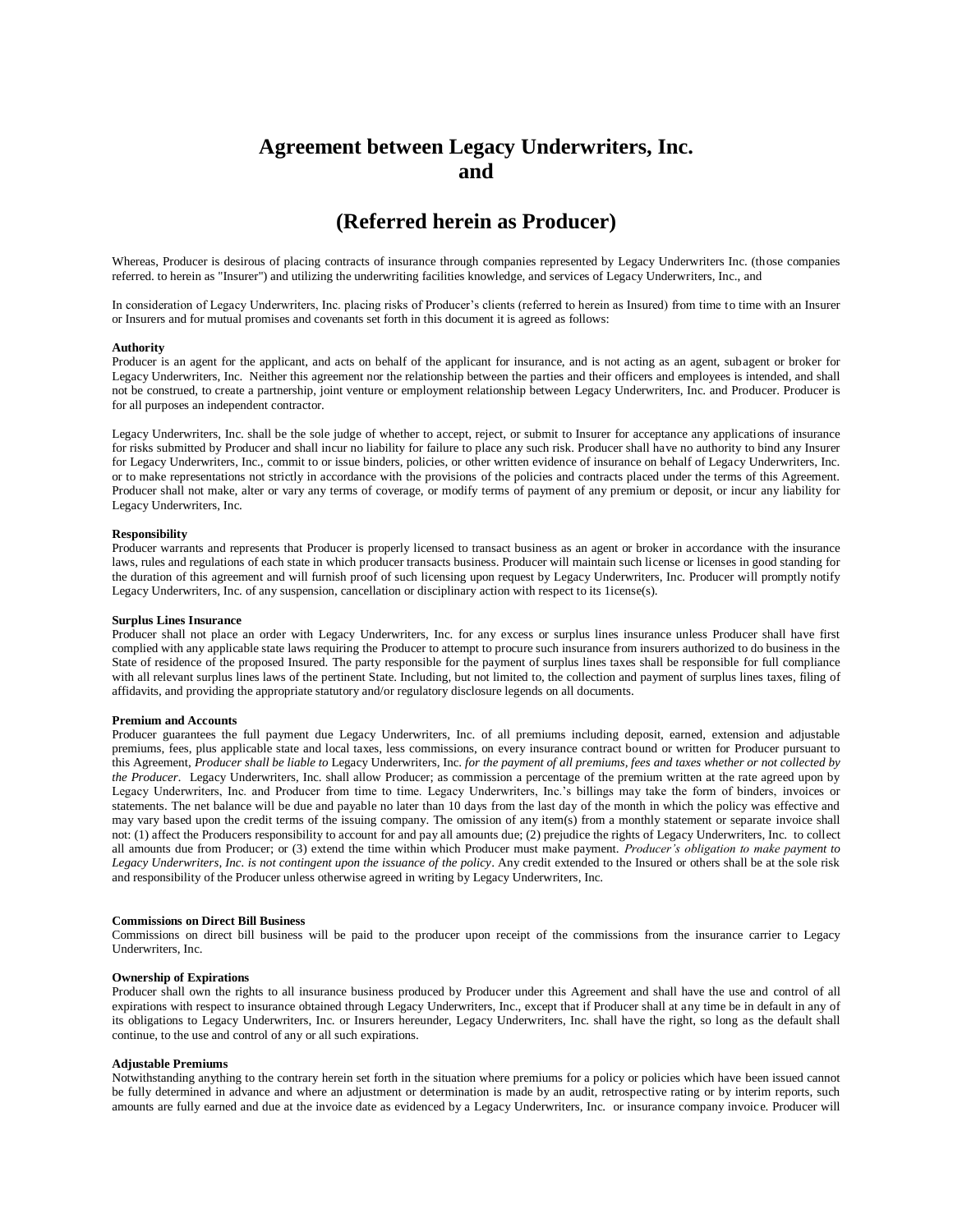make all reasonable efforts to collect amounts due. Producer will be relieved of responsibility for premium, so adjusted or determined, if Producer notifies Legacy Underwriters, Inc. in writing within 20 days after said invoice date, stating that Producer has made diligent efforts and is unable to collect such premiums and *provided the Insurer releases Legacy Underwriters, Inc. from liability for such premium*. A copy of the Producers invoice to the Insured, as well as copies of correspondence pertaining to the collection, must be sent with this notification. Failure to give Legacy Underwriters, Inc. timely notice shall constitute Producers acceptance of responsibility for payment of such premiums. If commission applies to these adjustments, none will be allowed to Producer on premiums collected directly by Legacy Underwriters, Inc. or Insurer under this provision.

## **Funds Held In Trust**

Producer shall hold funds in a fiduciary account for business generated under this Agreement to the extent required by the insurance laws of each state in which Producer conducts business, provided Producer is in compliance with all terms off this Agreement, Producer shall be entitled to any interest earned on said funds while so held by the Producer.

#### **Claims**

Producer shall notify Legacy Underwriters, Inc. promptly of any claims, suits or notices of loss (or circumstances which might reasonably be expected to result in a claim, suit or notice of loss) and shall cooperate fully with Legacy Underwriters, Inc. to facilitate the investigation and adjustment of any claim when and as requested by Legacy Underwriters, Inc.

#### **Direct Collection**

If, after the expiration of sixty (60) days from the date liability was assumed by the insurance carrier, Legacy Underwriters, Inc. has not received payment due for the applicable coverage, Legacy Underwriters, Inc. may at its option, collect from the Insured the premium due. In the event Legacy Underwriters, Inc. collects the premium or any part thereof from the Insured Producer shall not be entitled to any commission on the premium so collected. Attempts by Legacy Underwriters, Inc. to collect from the Insured shall not relieve Producer of liability to Legacy Underwriters, Inc. except to the extent of amounts actually collected by Legacy Underwriters, Inc. from the Insured, less the expense of such collection.

## **Collection of Amounts**

In the event Legacy Underwriters, Inc. shall have to bring any action or proceeding to enforce collection of any amount due under the terms of this agreement, Producer agrees to pay any costs incident thereto, including reasonable attorney's fees incurred by reason of such action or proceeding.

## **Cancellation of Insurance**

Legacy Underwriters, Inc. will not recognize flat cancellations unless {l) written evidence of coverage prior to the inception date of the contract for insurance is provided; and (2) *such credit has been granted Legacy Underwriters, Inc. by its Insurer*. Earned premium shall be computed and charged on every binder, policy or contract cancelled after the inception date in accordance with the cancellation provision of the applicable contract and/or rules of the Insurer. If Producer does not make timely payment of any sums due Legacy Underwriters, Inc. then Legacy Underwriters, Inc. may, without limitation of other remedies initiate with Insurer to cancel the binder, policy or contract for non-payment. If coverage is bound by Legacy Underwriters, Inc. all additional fees charged by Legacy Underwriters, Inc. for the entire policy term shall be fully earned upon binding. Producer hereby acknowledges that Legacy Underwriters, Inc., or its Insurers, is under no duty to reinstate a policy if the policy is cancelled. Producer shall not accept from Insured the late payment of premiums with prior knowledge, whether actual or constructive, that the policy for which the late premiums have been collected is cancelled.

#### **Unearned Commissions**

Producer shall be liable to Legacy Underwriters, Inc. and shall pay return commission at the same rate as originally allowed to Producer for all return premium adjustments or cancellations, including return premium adjustments or cancellations ordered or made by the Insurer or Finance Company. Such return commission shall be paid to Legacy Underwriters, Inc. by the due date indicated on the billing document. If a return premium becomes due under any contract of insurance and Legacy Underwriters, Inc. has been issued a credit, or payment has been rendered, for such premium by Legacy Underwriters, Inc.'s Insurer; Legacy Underwriters, Inc. will pay to Producer such return premium less the unearned portion of any commission previously retained by the Producer.

## **Financed Premiums**

On all premiums which have been financed, Legacy Underwriters, Inc. will remit payment for any return premium, less unearned commission, directly to the Finance Company unless otherwise specified. The ultimate liability of Legacy Underwriters, Inc. for payment to a Finance Company, Producer or Insured shall never exceed the amount of return premium less unearned commission developed. Producer agrees to hold Legacy Underwriters, Inc. harmless from any responsibility for payment to Finance Company and further agrees that financing arrangements do not diminish the responsibility for timely payment of premium by the Producer.

## **Advertising**

Producer shall not cause any advertisement referring to or using the name of Legacy Underwriters, Inc. or Insurer, or issue or cause to have issued any letter, circular, pamphlet, or other publication or statement so referring, without the express written consent of Legacy Underwriters, Inc. In the event Legacy Underwriters, Inc. suffers a loss or expense arising out of any unauthorized advertisement, publication or statement of the Producer, the Producer shall be liable for and hereby agrees to indemnify Legacy Underwriters, Inc. and hold Legacy Underwriters, Inc. harmless from all resulting damages, fines, penalties and costs.

#### **Waiver of Default**

Failure of Legacy Underwriters, Inc. to enforce any provision of this Agreement or to terminate it because of a breach hereof shall not be deemed to be a waiver of such provisions or of any breach committed by the Producer.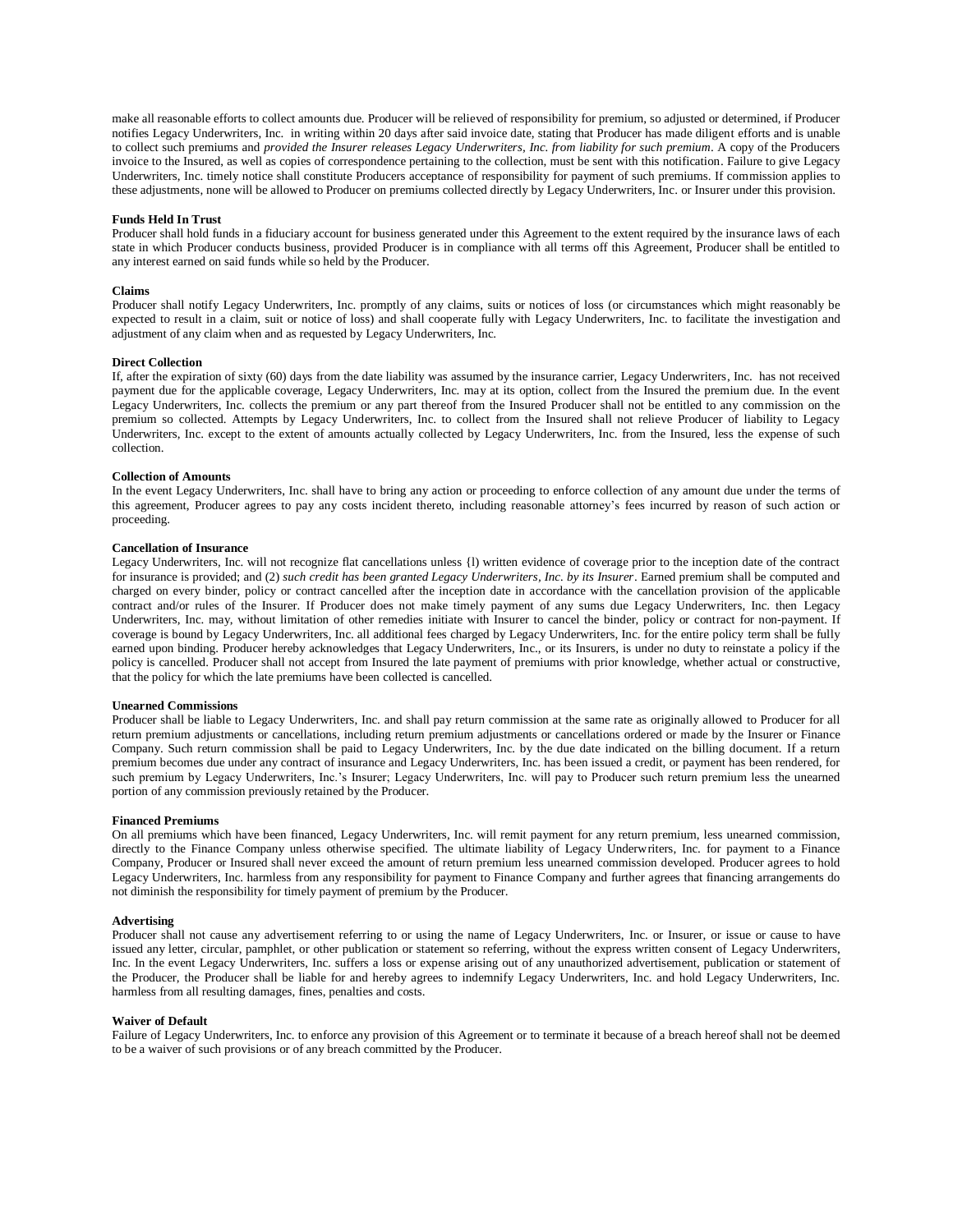#### **Severability**

If any clause or provision of this Agreement shall be adjudged invalid or unenforceable by a court of competent jurisdiction or by operation of any applicable law, it shall not affect the validity or any other clause or provision, which shall remain in full force and effect. Each of the provisions of the Agreement shall be enforceable independently of any other provision, unless expressed otherwise herein.

## **No Responsibility or Guarantee**

Producer understands that Legacy Underwriters, Inc. assumes no responsibility for any policy with regard to the adequacy, amount or form of coverage and agrees to indemnify and hold Legacy Underwriters, Inc. harmless from any claim asserted against in following the instructions of the Producer. Legacy Underwriters, Inc. is not an insurer and does not guarantee the financial condition of the Insurer with whom it may place risks. Legacy Underwriters, Inc. shall have no liability for non-payment of claims due to the insolvency of an Insurer, or otherwise, under contracts of insurance placed by Legacy Underwriters, Inc.

## **Termination of Agreement**

This Agreement may be terminated immediately at any time by either party giving written notice to the other by certified mail, return receipt requested. This Agreement will also terminate: (1) automatically, if any public authority cancels or declines to renew the Producers license or certificate of authority, (2) automatically, on the effective date of the sale, transfer, or merger of Producers business with the provision Legacy Underwriters, Inc. may, upon review, appoint the successors as a Producer, or (3) immediately, upon either party giving written notice to the other of termination because of fraud, insolvency, failure to pay balances, or willful or gross misconduct. All representations and obligations of the Producer herein shall survive the termination of this Agreement

After the date of termination of this Agreement, the Producer shall complete the collection and accounting to Legacy Underwriters, Inc. for all premiums, commissions and other transactions unaccounted for on the date of termination or arising thereafter in respect of outstanding policies of insurance, including, but not limited to return premium and return commissions. Outstanding policies will be permitted to run to expiration.

#### **Errors and Omissions Coverage**

Producer now has and shall maintain insurance agent's Errors and Omission coverage with a minimum policy limit of one million dollars (\$1,000,000) while this Agreement is in force and will furnish proof of such coverage upon request by Legacy Underwriters, Inc. Producer will provide Legacy Underwriters, Inc. with prompt written notice of any change, cancellation or other termination of this coverage.

### **No Rebrokering**

Producer shall not act as an underwriter or rebroker (double broker) for any application or policy underwritten pursuant to this Agreement without the express written consent of Legacy Underwriters, Inc.

#### **Hold Harmless**

Producer shall indemnify, defend and save harmless Legacy Underwriters, Inc. from any loss, claim, liability, damage and expense (including attorney's fees and expenses of litigation) which Legacy Underwriters, Inc. may incur or suffer by reason of material inaccuracy of any representation or breach by Producer of any term, condition, or warrant contained in this agreement.

## **Alternative Dispute Resolution**

The parties to this Agreement hereby agree that all disputes, controversies or claims of any kind and nature between the arties hereto, arising out of or in any way related to this agreement, its interpretation, performance or breach, shall be resolved exclusively by the following alternative dispute resolution mechanisms:

- 1. Negotiation-The parties hereto shall first engage in a good faith effort to negotiate any such controversy or claim by communications between them, Said negotiations may be oral or written. To the extent they are oral; they must be confirmed in writing.
- 2. Should the above-stated negotiations be unsuccessful, the parties shall engage in mediation pursuant to the American Arbitration Association Commercial Mediation Rules, or such other mediation rules as the parties may otherwise agree to choose.
- 3. Should the above-stated be unsuccessful, the parties shall arbitrate any such controversy or claim with the express understanding that this Agreement is affected by interstate commerce in that the goods and services which are the subject matter of this Agreement, pass through interstate commerce. Said arbitration shall be conducted pursuant to the American Arbitration Association. Commercial Arbitration Rules (the "Arbitration Rules") or such other arbitration rules as the parties may otherwise agree to choose.
- 4. The cost of the above-stated mediation shall be borne equally between the parties. The cost of the above-stated arbitration shall be borne by the party against whom an award is issued. In either event, each party shall beat the cost of their own attorney's fees and costs.

The parties understand and agree: (i) that each of them is waiving rights to seek remedies in court, including the right to a jury trial; (ii) that prearbitration discovery in arbitration proceedings is generally more limited than and different from court proceedings (iii) that the arbitrators' award is not required to include factual findings or legal reasoning, and (iv) either party's right of appeal to seek modification of rulings by the arbitrator is strictly limited.

The venue for mediation and/or arbitration under this paragraph shall be in the city of St. Petersburg, state of Florida.